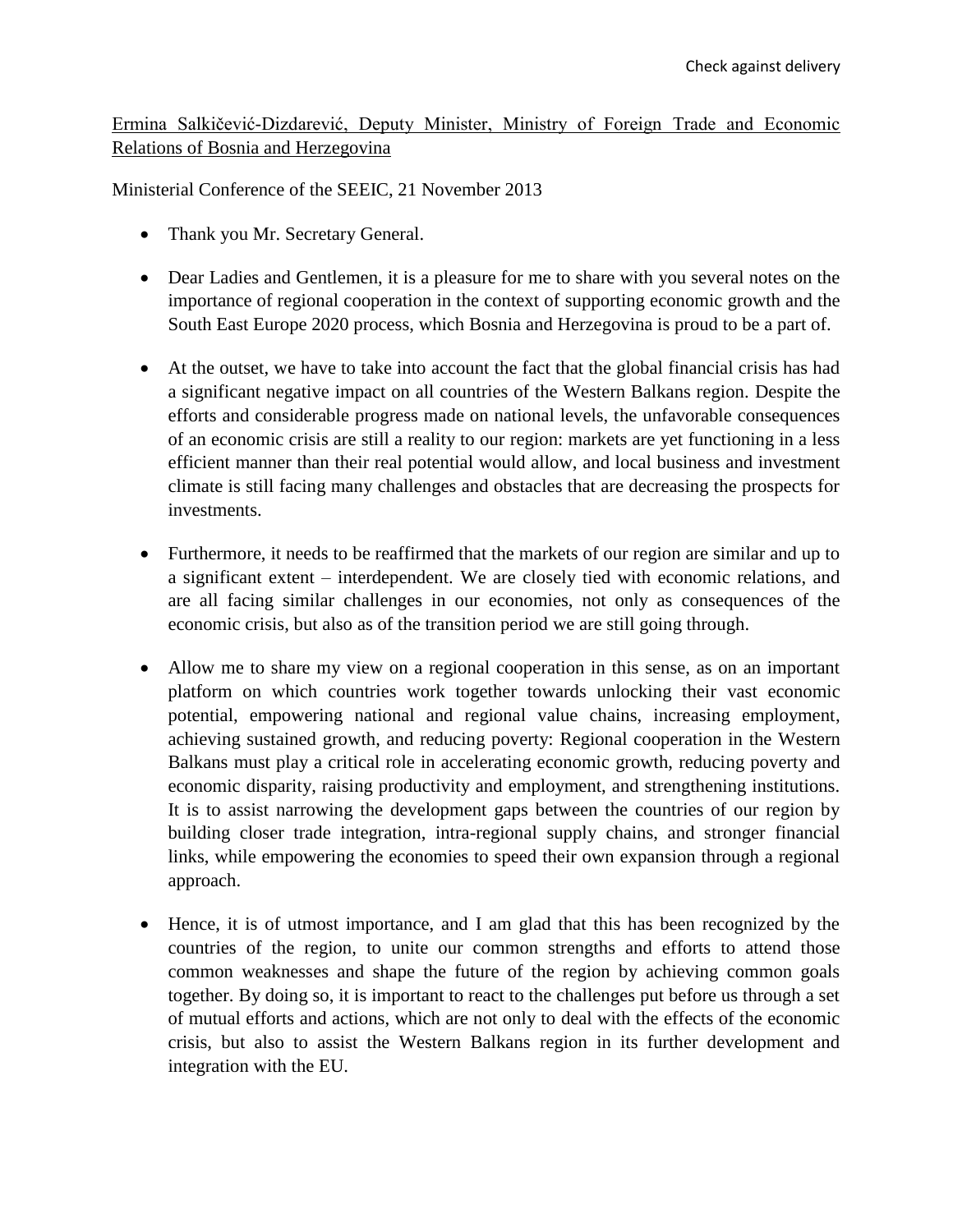- Although the prospect of the EU membership remains the main driver of reform in our countries, it has been proved that the enlargement itself will not be enough to finish the structural reform agenda. Adopting the acquis is necessary but not sufficient to address sizeable challenges. A need to offer a broader vision for regional cooperation, one that entails a clear growth and development agenda, has become evident, and this is what the region is seeking to deliver with the SEE 2020 Strategy and pertaining Action Plan, which is currently underway under the auspices of the Regional Cooperation Council.
- The development of mutual regional goals, and harmonizing national actions within the context of regional cooperation is not an easy endeavor, especially in terms of matching the regional ambition and national realism. Despite the good will and recognized need for closer regional cooperation in fostering economic reforms, the countries of our region have faced many challenges in aligning regional targets with national priorities, such as in mind diverse strategic needs and national agendas, different EU integration levels of participating economies, as well as availability and consistency of appropriate statistical data. For that reason, I would like to compliment our colleagues from the Regional Cooperation Council and our colleagues from the Governments of the region in overcoming such challenges, and providing full dedication to regional cooperation and ownership in working together for the common goal: economic prosperity, new jobs, and increased competitiveness of our economies.
- Bosnia and Herzegovina is dedicated to this important process which is being carried out under the umbrella of the Regional Cooperation Council. Our Government is especially proud that the SEE 2020 Strategy is being adopted in Sarajevo, under the cochairmanship of the Government of Bosnia and Herzegovina over the SEE Investment Committee together with the Regional Cooperation Council.
- Before concluding, please allow me to note that dedication to regional cooperation and integration in the business and investment area will address some of the shared challenges, but in order to become full reality, further and strong commitment is needed from our governments in the implementation of determined measures and actions. This is our obligation.
- Our job will not end with the adoption of the common regional strategy in two days from now. We still have a long way to go and have to bear in mind that with the accomplishment of regional cooperation through SEE 2020 Strategy, the whole region but more importantly every single of the participating economies will have improved its business environment, trade and investment polices and overall government and public administration efficiency. But regional efforts will bear fruits only if they are nurtured within all involved countries and regional partner-institutions, and this is why I would take an opportunity to stress the importance of high-level engagement is anticipated in facilitating further political support of national Governments to the realization of the